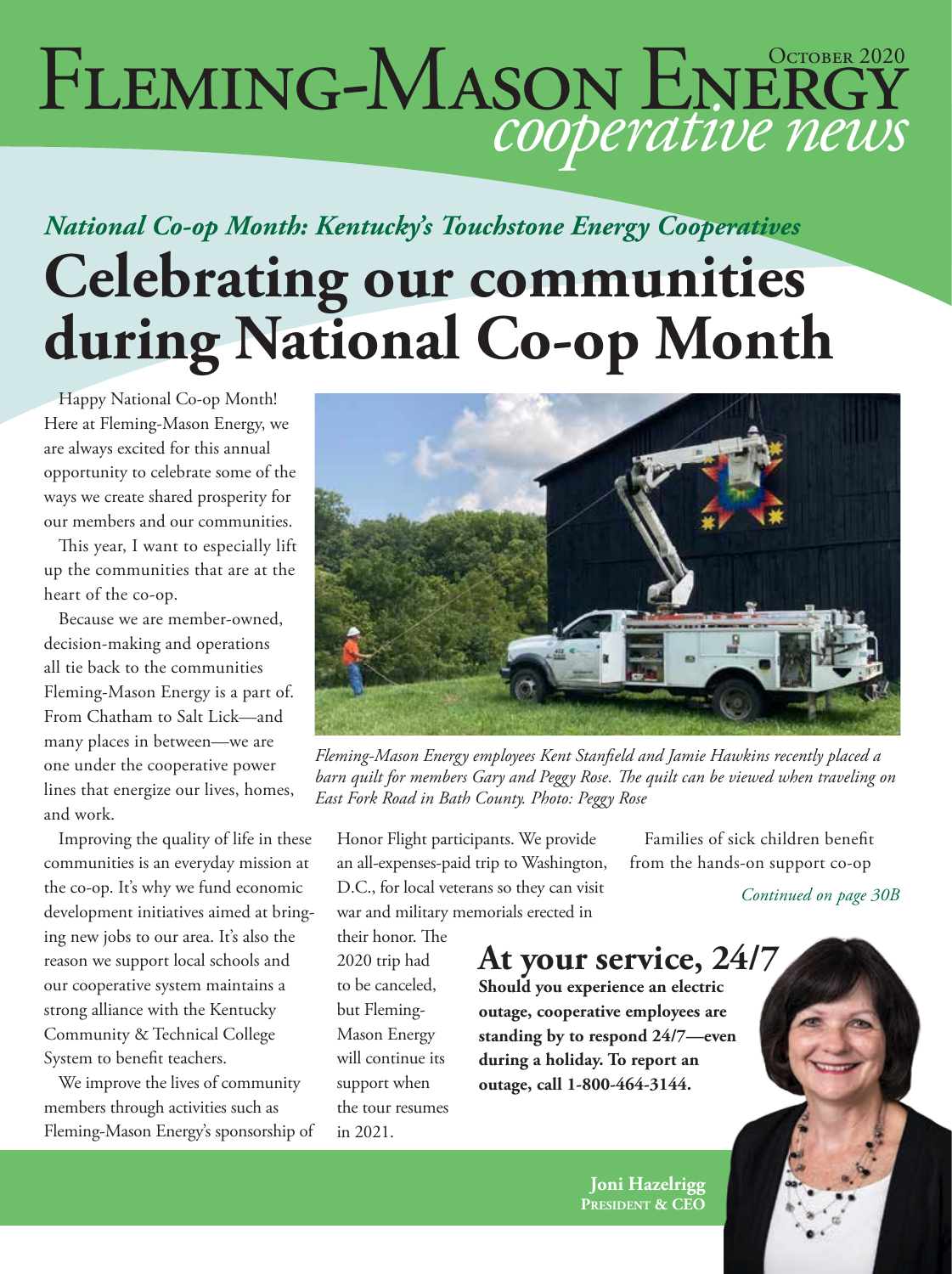

A Touchstone Energy<sup>®</sup> Cooperative A

Contact us: In Fleming County: (606) 845.2661

Other Counties: (800) 464.3144

Hours:  $7:30$  A.M.  $-4:30$  P.M.

#### Editor Lori K. Ulrich President & CEO Joni Hazelrigg

Board of Directors Lonnie Vice CHAIRMAN

> Tom Saunders Vice Chairman

Dina Gooding Secretary treasurer

Other Directors Timothy S. Eldridge Rick Hord John M. Roe Regina Rose

> Attorneys Marvin Suit Earl Rogers III



#### *Continued from page 30A*

employees provide to the Ronald McDonald House in Lexington. Our efforts help to provide lodging, meals and other comforts for local families who must stay in the city while caring for a hospitalized child.

Our commitment to communities also means you can count on the cooperative to always have your best interest at heart. Helping you lower your electric bill with online tools

like the Virtual Energy Assessment is another way we demonstrate caring.

Co-op Month lasts just a few days each year, but Fleming-Mason Energy's commitment to the people and communities we serve remains constant. Along with delivering safe, affordable and reliable electricity, we are always working to improve the quality of life in the places we call home.

### **Fleming-Mason Energy employees retire**

Fleming-Mason Energy would like to congratulate Jenny Wills on her recent retirement from the co-op. Jenny began her career at Fleming-Mason in 1999. She most recently worked as a service order specialist. We know both Jenny and her husband, Melvin, are excited to have more time to enjoy their grandchildren and pursue hobbies.

Fleming-Mason Energy also wishes to extend our congratulations to Billy Sapp on his recent retirement. Billy began his career as an apprentice lineman in 1981. Billy and his wife, Mona, are looking forward to more time to enjoy their family and farm.

Fleming-Mason Energy would like to thank both for their years of service to the co-op and wish them each a happy and healthy retirement. We are going to miss you!



*Jenny Wills, left, and President & CEO Joni Hazelrigg. Photo: Lori Ulrich*



*Billy Sapp. Photo: Tim Webb*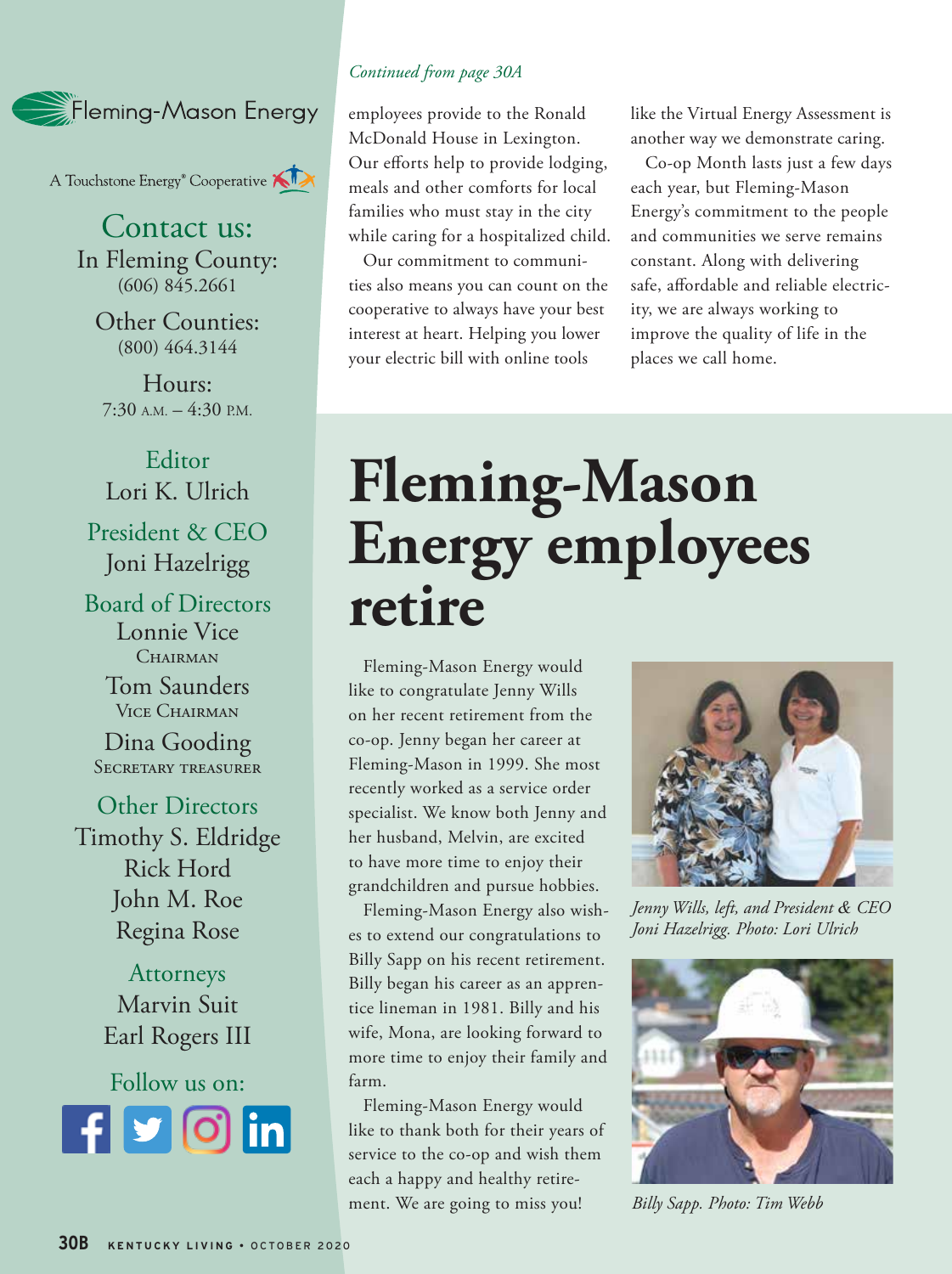# **Long-term members**

Recently, we decided to go through the archives and determine which accounts have been members of Fleming-Mason Energy the longest. Our system assigns everyone a member number based on when they became members of Fleming-Mason Energy. For example, Mt. Carmel United Methodist Church was the 25th member to join the co-op. Congratulations and thank you!

- 25 Mt. Carmel United Methodist Church
- 104 Poplar Plains Methodist Church
- 124 Hillsboro Methodist Church
- 130 Bethel Church
- 154 Lawrence Creek Christian Church

## **Save electricity as a family**

When everyone is spending more time at home this fall, the lights, computers and TV are running almost all the time.

That's perfectly fine if family members are in the rooms where those devices are switched on. But it's a waste of energy if lights and electronics are on when nobody's around.

The best way to get your children to avoid wasting electricity is to point out how your family could do better and engage them in the cure. Some examples:

• Buy LED lightbulbs for your lamps and overhead fixtures, and challenge



your kids to replace all of the less-efficient bulbs with these. Residential LEDs use 75% less energy and last 25 times longer than incandescent bulbs.

• Get an inexpensive caulk gun and some caulk from the hardware store and show your little ones how to caulk around windows, doors and openings around cable and phone lines. They'll feel grown up when they use the equipment.

• If you don't have a programmable thermostat yet, assign one of your kids someone who can reach the thermostat—the job of turning it up at bedtime by about 7 degrees if the air conditioning is still out or down about 7 degrees if the heat is on. Do it every evening and you could save up to 10% on heating.

Note that programmable thermostats generally are not recommended for heat pumps. Do not change heat pump thermostat settings during heating mode more than 1 or 2 degrees. Consult manufacturer's manual or contact the co-op's energy advisor for more information.

### **OVERHEAD** LINE SAFETY WHEN IN DOUBT LOOK UP AND OUT

#### **LOOK UP...**

• When using tools of any kind, especially when trees are nearby.

. . . . . . . . . . . . . . . . . . . .

- When using cranes or other lifting devices that approach working distance within 20 feet of power lines.
- When putting up scaffolding, framing a building, painting, pruning trees or picking fruit.
- When moving a tree under a power line. Determine the overhead clearance from the top of the tree. Trees can conduct electric current.
- When working on top of buildings.

**When working on an outdoor project,** stay at least 10 feet away from overhead lines. **If your ladder or piece of equipment touches an overhead line, both you and the equipment can become a path for the electricity.**